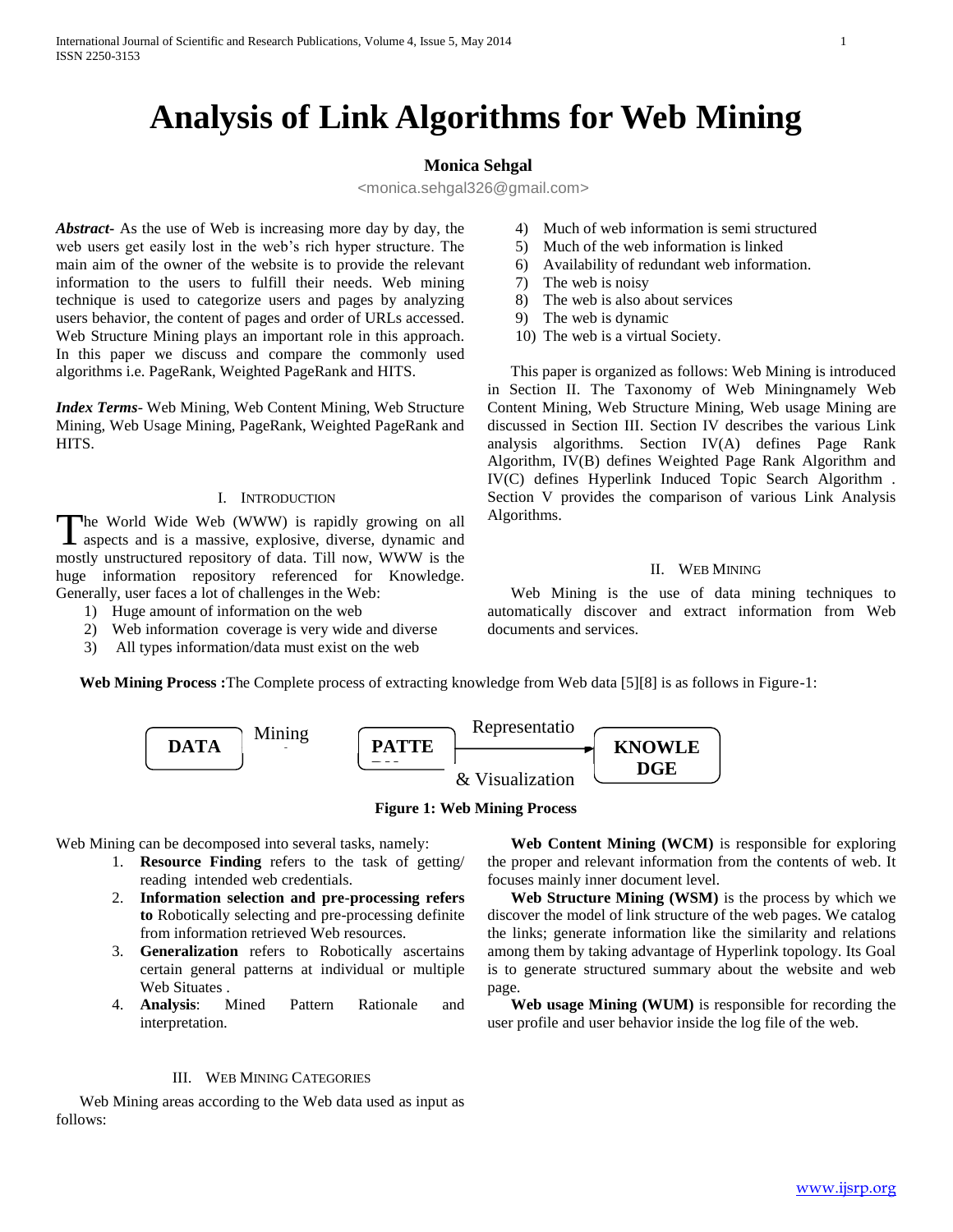|                    | <b>Web Mining</b>         |                           |                          |                   |                          |                  |                          |                    |
|--------------------|---------------------------|---------------------------|--------------------------|-------------------|--------------------------|------------------|--------------------------|--------------------|
|                    | <b>Web Content Mining</b> |                           |                          |                   | Web                      | <b>Structure</b> | Web                      | usage              |
|                    | <b>IR View</b>            |                           | <b>DB</b> View           |                   | <b>Mining</b>            |                  | <b>Mining</b>            |                    |
| View of            |                           | UnStructured              | $\overline{a}$           | Semi              |                          | Link             |                          | Interactivi        |
| Data               |                           | Structured                |                          | Structured        |                          | Structure        |                          | ty                 |
|                    |                           |                           |                          | Web Site as       |                          |                  |                          |                    |
|                    |                           |                           |                          | DB                |                          |                  |                          |                    |
| <b>Main Data</b>   | $\overline{\phantom{0}}$  | Text                      | $\overline{a}$           | Hypertext         | $\overline{\phantom{a}}$ | Link             | $\blacksquare$           | Server             |
|                    |                           | Documents                 |                          | <b>Documents</b>  |                          | Structure        |                          | Logs               |
|                    |                           | HyperText                 |                          |                   |                          |                  |                          | <b>Browser</b>     |
|                    |                           | Documents                 |                          |                   |                          |                  |                          | Logs               |
| Representat        | $\overline{\phantom{0}}$  | of<br>Bag                 | $\overline{\phantom{0}}$ | Edge labeled      | $\overline{\phantom{a}}$ | Graph            | $\blacksquare$           | Relational         |
| ion                |                           | Words.<br>$n-$            |                          | Graph,            |                          |                  |                          | Table              |
|                    |                           | gram Terms,               |                          | Relational        |                          |                  |                          | Graph              |
|                    | $\qquad \qquad -$         | Phrases,                  |                          |                   |                          |                  |                          |                    |
|                    |                           | Concepts<br><sub>or</sub> |                          |                   |                          |                  |                          |                    |
|                    |                           | ontology                  |                          |                   |                          |                  |                          |                    |
|                    | $\overline{\phantom{a}}$  | Relational                |                          |                   |                          |                  |                          |                    |
| <b>Method</b>      | $\frac{1}{2}$             | Machine                   | $\overline{a}$           | Proprietary       |                          | Proprietar       | $\overline{\phantom{a}}$ | Machine            |
|                    |                           | Learning                  |                          | Algorithms        |                          | y                |                          | learning           |
|                    |                           | Statistical               |                          | Association       |                          | algorithms       | $\blacksquare$           | Statistical        |
|                    |                           | (including                |                          | Rules             |                          |                  |                          | Associatio         |
|                    |                           | $NLP$ )                   |                          |                   |                          |                  |                          | n rules            |
| <b>Application</b> | $\blacksquare$            | Categorizatio             | $\overline{a}$           | Finding           | $\overline{\phantom{a}}$ | Categoriz        | $\overline{a}$           | Site               |
| <b>Categories</b>  |                           | n                         |                          | frequent Sub      |                          | ation            |                          | Constructi         |
|                    |                           | Clustering                |                          | <b>Structures</b> |                          | Clustering       |                          | <sub>on</sub>      |
|                    |                           | Finding                   |                          | Site<br>Web       |                          |                  |                          | Adaptatio          |
|                    |                           | extract rules             |                          | Schema            |                          |                  |                          | and<br>$\mathbf n$ |
|                    | $\overline{\phantom{a}}$  | Finding                   |                          | Discovery         |                          |                  |                          | managem            |
|                    |                           | patterns<br>in            |                          |                   |                          |                  |                          | ent                |
|                    |                           | Text                      |                          |                   |                          |                  |                          | Marketing          |
|                    |                           |                           |                          |                   |                          |                  |                          | User               |
|                    |                           |                           |                          |                   |                          |                  |                          | Modeling           |

|  |  |  | Table 1 gives an overview of above Web Mining categories. |
|--|--|--|-----------------------------------------------------------|
|  |  |  |                                                           |

## IV. LINK ANALYSIS ALGORITHMS

 Web mining techniques provides the additional information through hyperlinks where different documents are connected.[2] We can view the web as a directed labeled graph whose nodes are the documents or pages and edges are the hyperlinks between them. This directed graph structure is known as web graph. There are number of algorithms proposed based on link analysis. Three important algorithms Page rank[5], Weighted Page rank[6] and HITS[7] are discussed below:

#### **A. Page Rank**

 Page Rank, an algorithm developed by Brin and Page at Stanford University, is a numeric value that represents how important a page is on the web. Page Rank is the method used by Google for measuring a page's "Significance". After considering all other factors like Title Tag and Keywords , Google uses Page rank to adjust results so that more "Significant" pages move up in the results page of a user's search result display.

The Page rank value for a page is calculated based on the number of backlinks to a page. Page Rank is displayed if you've installed the Google toolbar (http://toolbar.google.com/). And its rank only goes from  $0 - 10$  and seems to be like a logarithmic scale:

| <b>Toolbar PageRank</b><br>(Log base 10) | <b>Real PageRank</b> |
|------------------------------------------|----------------------|
|                                          | $0 - 100$            |
|                                          | $100 - 1,000$        |
|                                          | $1,000 - 10,000$     |
|                                          | $10,000 - 100,000$   |
|                                          | And so on            |

Following are some of the terms used:

(1) **PageRank (PR)** : the actual, real, page rank for each page as calculated by Google.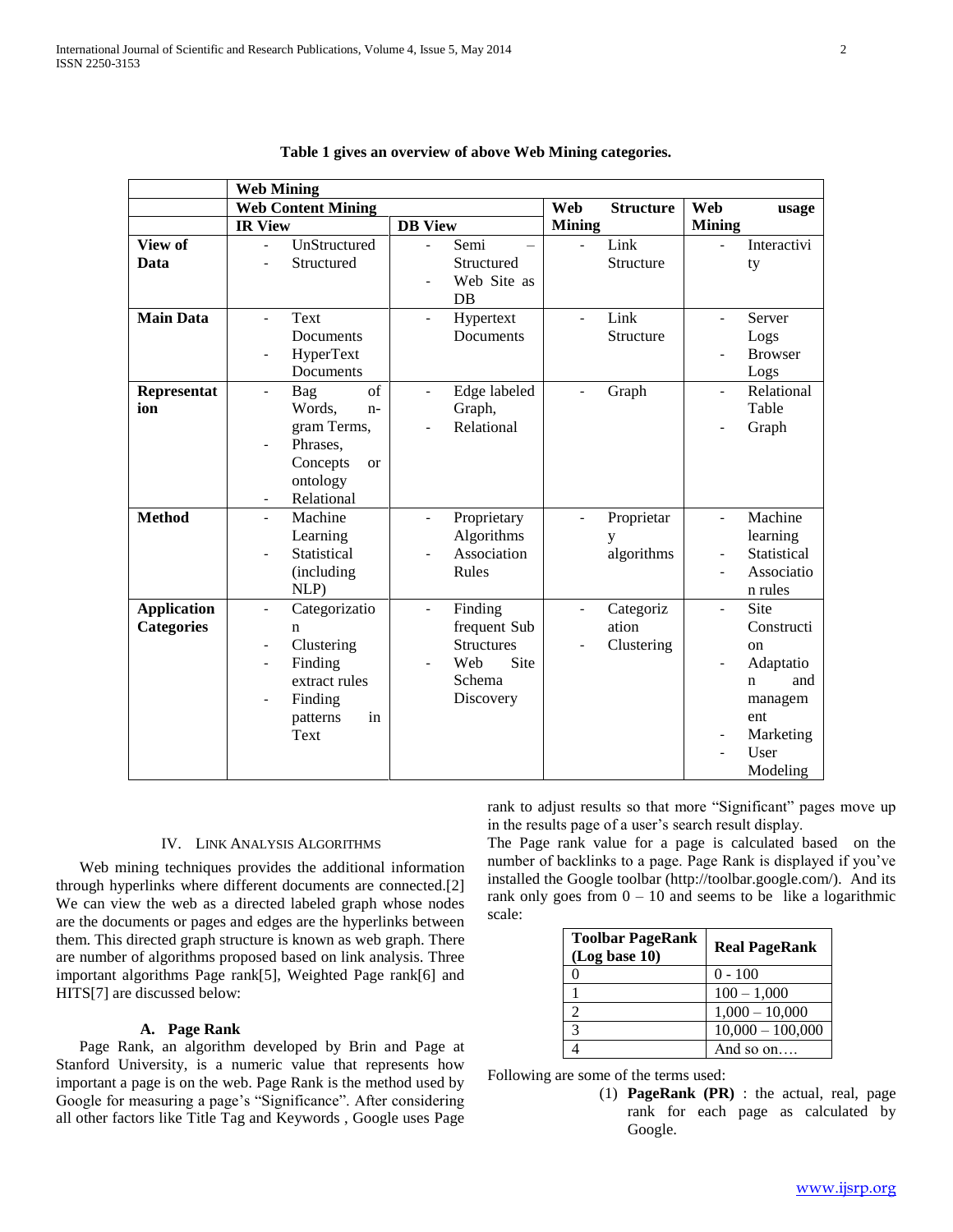- (2) **TOOLBAR PR** : The Page rank displayed in the Google toolbar in your browser ranges from 0 to 10.
- (3) **BACKLINK** : If page A links out to page B, then page B is said to have a "back link" from page A.

 We can't know the exact details of the scale because the maximum PR of all pages on the web changes every month when Google does its re-indexing! If we presume the scale is logarithmic then Google could simply give the highest actual PR page a toolbar of 10 and scale the rest appropriately.

 The another definition given by Google is as follows: We assume page A has pages T1…Tn which points to it. The parameter d (damping factor), can be set between 0 and 1. But usually set to  $0.85$ .  $C(A)$  refers to the number of links going out of page A. The Page rank of a page A is given as follows:

 $PR(A) = (1 - d) + d (PR(T1)/C(T1) + ... + PR(Tn)/C(Tn))$ 

 Note that Page Ranks form a probability distribution over web pages, so the sum of all web pages' Page Ranks will be one. Page rank or PR(A) has the following sections:

- 1. **PR (Tn)** Each page has a notion of its own self-importance. That's " $PR(T1)$ " for the first page in the web all the way up to " $PR(Tn)$ " for the last page.
- 2. **C (Tn)**  Each page spreads its vote out evenly amongst all of it's outgoing links. The count , or the number , of outgoing links for page 1 is "C  $(T1)$ ", "C  $(Tn)$ " for page n, and so on for all pages.
- 3. **PR**  $(Tn)/C$   $(Tn)$  so if out page (page A) has a backlink from page "n" the share of the vote page A will get is " $PR(Tn)/C(Tn)$ ".



**Figure 1: Links of a Web Site**

## **PageRank VS Weighted PageRank**

 In order to compare the WPR with the PageRank, the resultant pages of a query are categorized into four categories based on their relevancy to the given query. [8] They are

1. Very Relevant Pages (VR): These are the pages that contain very important information related to a given query.

4. **d(**… - All these fractions of votes are added together but, to stop the other pages having too much influence, this total vote is "drown" by multiplying it by 0.85 (the factor "d").

## **B. Weighted Page Rank**

 The more popular web pages are the more linkages that other web pages tend to have to them or are linked to by them. The proposed extended Page Rank algorithm – a Weighted Page Rank Algorithm[10] – assigns larger rank values to more important (popular) pages instead of dividing the rank value of a page evenly among its out link pages. Each out link page gets a value proportional to its popularity (its number of in links and out links). The popularity from the number of in links and out links is recorded as  $W^{in}(v,u)$  and  $W^{out}(v,u)$ , respectively.  $W^{in}(v,u)$ is the weight of  $link(v, u)$  calculated based on the number of in links of page *u* and the number of in links of all reference pages of page *v*. Iu

$$
W^{in}(v,u) = \frac{\overbrace{\Sigma \, \mathbf{p} \in R(v)} \mathbf{I} \mathbf{p}}{\Sigma \, \mathbf{p} \in R(v)} \mathbf{I} \mathbf{p}}
$$

 Where I*u* and I*p* represent the number of in links of page *u* and page  $p$ , respectively.  $R(v)$  denotes the reference page list of page *v*.

 $W^{out}(v,u)$  is the weight of link( $v,u$ ) calculated based on the number of out links of page *u* and the number of out links of all reference pages of page *v*.

$$
W^{out}(v,u) = \frac{\sum p \in R(v) \cdot op}{\sum p \in R(v) \cdot op}
$$

 Where I*u* and I*p* represent the number of out links of page *u* and page  $p$ , respectively.  $R(v)$  denotes the reference page list of page *v*. Figure-1 shows an example of some links of a hypothetical website.

- 2. Relevant Pages (R): These Pages are relevant but not having important information about a given query.
- 3. Weakly relevant Pages (WR): These Pages may have the query Keywords but they do not have the relevant information.
- 4. Irrelevant Pages (IR) : These Pages are not having any relevant information and query Keywords.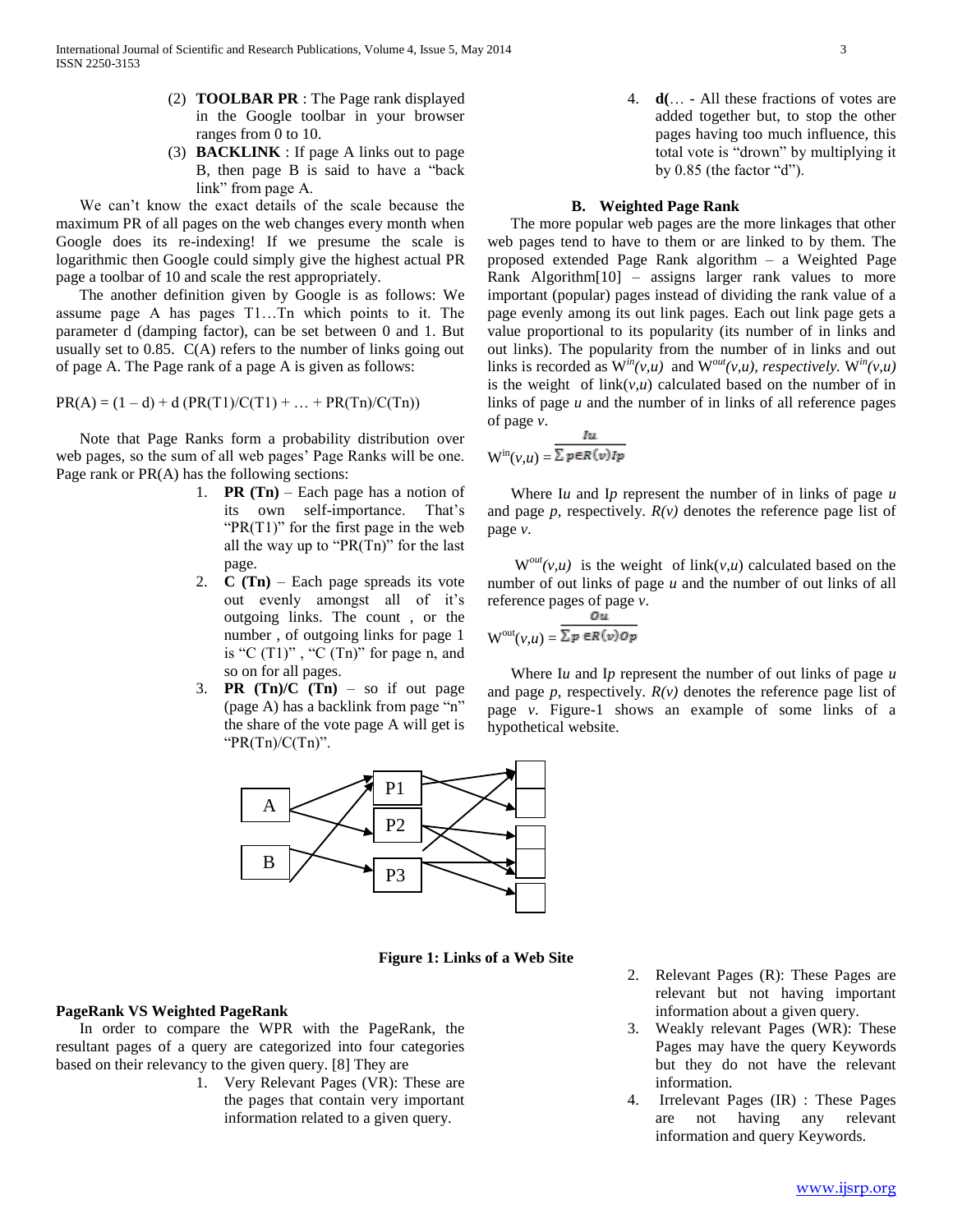The PageRank and WPR algorithms both provide ranked pages in the sorting order to users based on the given query. So, in the resultant list, the number of relevant pages and their order are very important for users. Relevance Rule is used to calculate the relevancy value of each page in the list of pages. That makes WPR different from PageRank.

 **Relevancy Rule**: The Relevancy of page to a given query depends on its category and its position in the page –list. The larger the relevancy value, the better is the result.

$$
K=\sum_{i\in R(p)}(n-i)*W i
$$

Where,

 $i = i<sup>th</sup>$  page in the result page –list  $R(p)$ , n = the first n pages chosen from the list  $R(p)$  $Wi = weight of ith page as given below$ 

 $W i = (v1, v2, v3, v4)$ 

Where, v1, v2, v3 and v4 are the values assigned to a page if the page is VR,R,WR,IR respectively. These values are always v1>v2>v3>v4. Experimental studies show that WPR produces larger relevancy values than the PageRank.

## **C. HITS (Hyperlink Induced Topic Search)**

 Kleinberg developed a WSM based algorithm named Hyperlink Induced Topic Search (HITS) in 1988 which identifies two different forms of web pages called hubs and authorities. Authorities are pages having important contents. Hubs are pages that act as resource lists, guiding users to authorities. Thus, a good hub page for a subject points to many authoritative pages on that content, and a good authority page is pointed by many fine hub pages on the same subject.

 Kleinberg states that a page may be a good hub and a good authority at the same time [8, 9]. This spherical relationship leads to the definition of an iterative algorithm called HITS.

 The HITS algorithm treats WWW as a directed graph G (V, E), where V is a set of vertices representing pages and E is a set of edges that match up to links. Figure 2 shows the hubs and authorities in web [2].



## **Figure 2: Hubs and Authorities**

It has two steps,

- 1. Sampling Step In this step a set of relevant pages for the given query are collected.
- 2. Iterative Step In this step Hubs and Authorities are found using the output of sampling step.

 In this HITS Algorithm, the weights of the Hub (Hp) and the weights of the Authority (Ap) are calculated using following algorithm.

## **HITS Algorithm**

1. Initialize all weights to 1 2. Repeat Until the weights converge:

 Where Hq is Hub Score of a page, Aq is authority score of a page, I(p) is set of reference pages pf page p and B(p) is set of referrer pages pf page p. The authority weight of a page is proportional to the sum of hub weights of pages that link to it.

3. For every hub p  $\epsilon$  H

5. For every authority  $p \in A$ 

 $A p = \sum_{q} H q$ 

 $H p = \sum Aq$  $q \in I(p)$ 

7. Normalize

4.

6.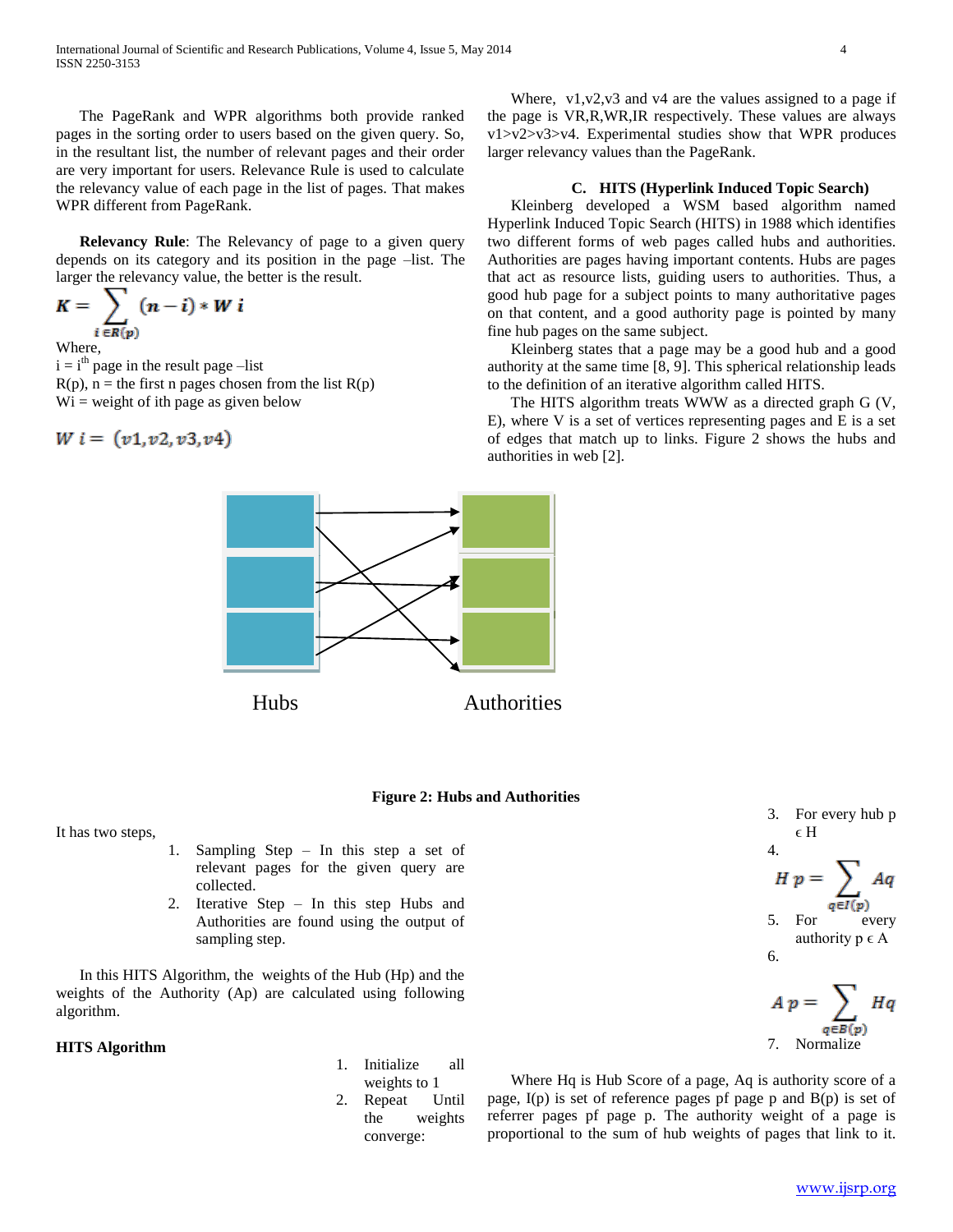International Journal of Scientific and Research Publications, Volume 4, Issue 5, May 2014 5 ISSN 2250-3153

Similarly a hub of a page is proportional to the sum of authority weights of pages that it links to.

Following are some constraints of HITS algorithm

- Hubs and authorities: It is not easy to distinguish between hubs and authorities because many sites are hubs as well as authorities.
- Topic drift: Sometime HITS may not produce the most relevant documents to the user queries because of equivalent weights.
- Automatically generated links: HITS gives equal importance for automatically generated links which may not have relevant topics for the user query.
- Efficiency: HITS Algorithm is not efficient in real time.

 A HIT was used in a prototype search engine called Clever for an IBM research project. Because of the above constraints HITS could not be implemented in real time search engine.

## V. COMPARISON

 Table 2 shows comparison of all the three algorithms discussed above [11].

| <b>Algorithm</b>        | Page Rank           | <b>WPR Algo</b> | HITS                                 |
|-------------------------|---------------------|-----------------|--------------------------------------|
|                         | Algo                |                 | Algo                                 |
| <b>Mining</b>           | WSM                 | WSM             | WSM and                              |
| Technique               |                     |                 | WCM                                  |
| <b>Used</b>             |                     |                 |                                      |
| Working                 | Computes            | Computes        | Computes                             |
|                         | <b>at</b><br>scores | scores<br>at    | H <sub>u</sub> h<br>and              |
|                         | indexing            | indexing        | Authority                            |
|                         | time.               | time.           | - of<br>scores                       |
|                         | Results are         | Results are     | highly<br>n                          |
|                         | sorted              | sorted          | relevant                             |
|                         | according to        | according to    | pages<br><sub>on</sub>               |
|                         | importance          | Page            | the fly.                             |
|                         | of pages.           | importance.     |                                      |
| $\mathbf{I}/\mathbf{P}$ | <b>Back Links</b>   | Back Links,     | Back                                 |
| <b>Parameters</b>       |                     | Forward         | Links,                               |
|                         |                     | Links           | Forward                              |
|                         |                     |                 | Links<br>$\mathcal{R}_{\mathcal{I}}$ |
|                         |                     |                 | Content                              |
| Complexity              | O(log N)            | $<$ O(log N)    | O(log<br>$\,<\,$                     |
|                         |                     |                 | N)                                   |
| <b>Limitations</b>      | Query               | Query           | Topic                                |
|                         | independent         | independent     | Drift and                            |
|                         |                     |                 | Efficiency                           |
|                         |                     |                 | Problem                              |
| Search                  | Google              | Research        | Clever                               |

**Table 2: Comparison of Algorithms**

Engine Model

## VI. CONCLUSION

 Web Mining is powerful technique used to extract the information from past behavior of users. Various Algorithms are used to rank the relevant pages. PageRank, Weighted PageRank and HITS treat all links equally when distributing the rank score. PageRank and weighted PageRank are used in WSM. HITS are used in both WSM and WCM. PageRank and Weighted PageRank calculates the score at indexing time and sort them according to importance pf page where as HITS calculates the hub and authority score of n highly relevant pages. The input parameters used in Page Rank are BackLinks, Weighted PageRank uses BackLinks and Forward Links as Input Parameter, HITS uses BackLinks, Forward Link and Content as Input Parameters. Complexity of PageRank Algorithm is O(log N) where as complexity of Weighted PageRank and HITS algorithms are  $\langle O(\log N)$ .

 After going through the analysis of algorithms for ranking of web pages against the various parameters such as methodology, input parameters, relevancy of results and importance of the results, it is concluded that existing techniques have limitations particularly in terms of time response, accuracy of results, importance of the results and relevancy of results. An efficient web page algorithms should meet out these challenges efficiently with compatibility with global standards of web Technology.

#### **REFERENCES**

- [1] T.Munibalaji,C.Balamurugan, "Analysis of Link Algorithms for Web Mining",IJEIT Vol 1, Issue 2, Feb 2012.
- [2] Raymond Kosala, Hendrik Blockee, "Web Mining Research : A survey",ACM Sigkdd Explorations Newsletter, June 2000, Vol 2.
- [3] Laxmi Choudhary and Bhawani Shankar Burdele, "Role of Ranking Algorithms for Information Retrieval".
- [4] Neelam Tyagi,Simple Sharma, "Comparative study of various Page Ranking Algorithms in Web Structure Mining (WSM)",International Journal of Innovative Technology and Exploring Engineering (IJITEE), Vol 1,Issue 1, June 2012.
- [5] Neelam Duhan , A.K.Sharma , Komal Kumar Bhatia, "Page Ranking Algorithms: A Survey", Proceedings of the IEEE International Conference on Advance Computing, 2009.
- [6] S. Brin and L.Page, "The Anatomy of a Large Scale Hypertextual Web Search Engine", Computer Networks and ISDN Systems, Vol 30, Issue 1-7, 1998.
- [7] Wenpu Xing and Ali Ghorbani, "Weighted PageRank Algorithms, Proceedings of the second Annual Conference on Communication Networks and Services Research (CNSR) IIEEE, 2004.
- [8] Tamanna Bhatia, "Link Analysis Algorithms for Web Mining", IJCST Vol 2, Issue 2, June 2011.
- [9] Dilip Kumar Sharma, A.K.Sharma, "A Comparative Analysis of Web Page Ranking Algorithms",International Journal on Computer Science and Engineering, Vol 2,No.08, 2010
- [10] Rekha Jain, Dr. G.N.Purohit, "Page Ranking Algorithms for Web Mining ",International Journal of Computer Applications (0975 – 8887), Vol 13, Jan 2011.